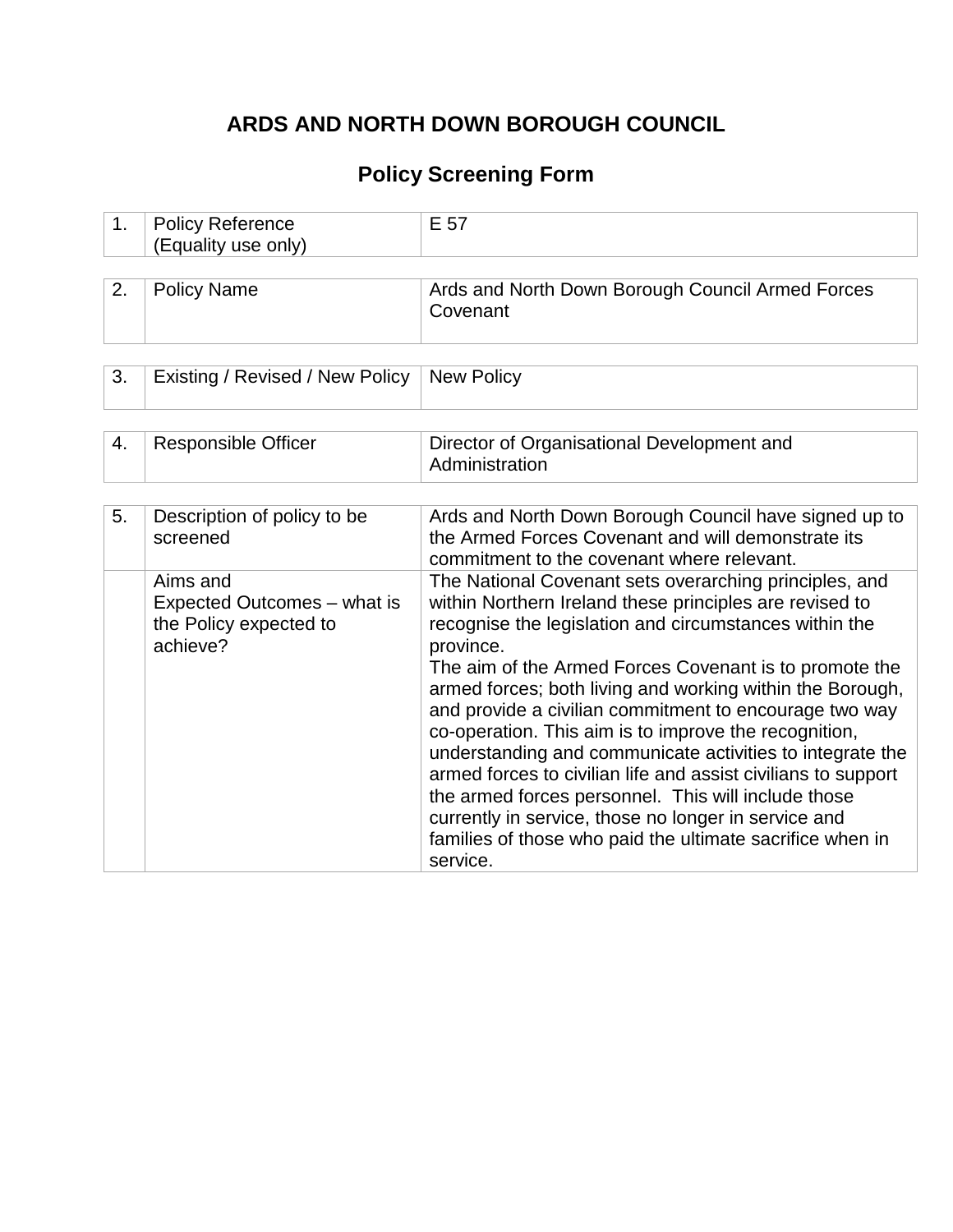| 6. | Section 75 categories which<br>might be expected to benefit<br>and how they may benefit. | All Section 75 categories might be expected to benefit as<br>this demonstrates the Council's commitment to supporting<br>the Services and their families within the Borough and the<br>integration with the civilian population through the<br>commitments within the Armed Forces Community<br>Covenant. This should encourage engagement and<br>participation of all ages and Section 75 categories who<br>have served or are serving and living or visiting the<br>Borough including their families.<br>It is important to note that some categories may feel<br>alienated by the Council demonstrating their support<br>through this covenant for political and religious reasons.<br>However, this covenant is not about giving any<br>preferential treatment. It is about encouraging two way<br>commitments to support civilian and serving personnel. |
|----|------------------------------------------------------------------------------------------|---------------------------------------------------------------------------------------------------------------------------------------------------------------------------------------------------------------------------------------------------------------------------------------------------------------------------------------------------------------------------------------------------------------------------------------------------------------------------------------------------------------------------------------------------------------------------------------------------------------------------------------------------------------------------------------------------------------------------------------------------------------------------------------------------------------------------------------------------------------|

|  | Factors which could contribute<br>to / detract from the intended<br>aims / outcomes of the Policy<br>when being implemented | The policy – while supporting the Armed Forces and<br>former serving members and their families - including<br>those who made the ultimate sacrifice, does not exclude<br>any individual from accessing any of the Council's<br>facilities or services. It recognises that there should be no<br>favourable treatment in relation to the delivery of any<br>Council services.<br>This is a demonstration of support to be shown by the<br>Council where a need is identified by civilians or members<br>of the armed forces or past servicing members of the<br>armed forces. |
|--|-----------------------------------------------------------------------------------------------------------------------------|-------------------------------------------------------------------------------------------------------------------------------------------------------------------------------------------------------------------------------------------------------------------------------------------------------------------------------------------------------------------------------------------------------------------------------------------------------------------------------------------------------------------------------------------------------------------------------|
|--|-----------------------------------------------------------------------------------------------------------------------------|-------------------------------------------------------------------------------------------------------------------------------------------------------------------------------------------------------------------------------------------------------------------------------------------------------------------------------------------------------------------------------------------------------------------------------------------------------------------------------------------------------------------------------------------------------------------------------|

| 8. | The main stakeholders on           | The Council, Elected Members, residents, visitors to the  |
|----|------------------------------------|-----------------------------------------------------------|
|    | which the policy will impact.      | Borough, Members and ex members of any serving            |
|    | For example, Employees,            | branch of the Armed Forces and/or stationed battalions    |
|    | <b>Potential Service Users and</b> | within or visiting the Borough the Borough and associated |
|    | <b>Community Groups</b>            | Cadet Units, The Royal British Legion and Armed Forces    |
|    | Consider the internal and          | Community.                                                |
|    | external impacts (either actual    |                                                           |
|    | or potential) and comment, or      |                                                           |
|    | list, information where            |                                                           |
|    | appropriate                        |                                                           |

| Please provide details of other policies which have a bearing on this one. |           |
|----------------------------------------------------------------------------|-----------|
| Policies:                                                                  | Owned by: |
| E 16 Good Relations Strategy and Action Plan                               |           |
| E 21 Cultural Expressions Policy                                           |           |
| E 27 Lands and Property Policy                                             | Council   |
| E 42 Battle of Britain event – September 2015                              |           |
| E 54 206 (Ulster) Battery Royal Artillery - 300th                          |           |
|                                                                            |           |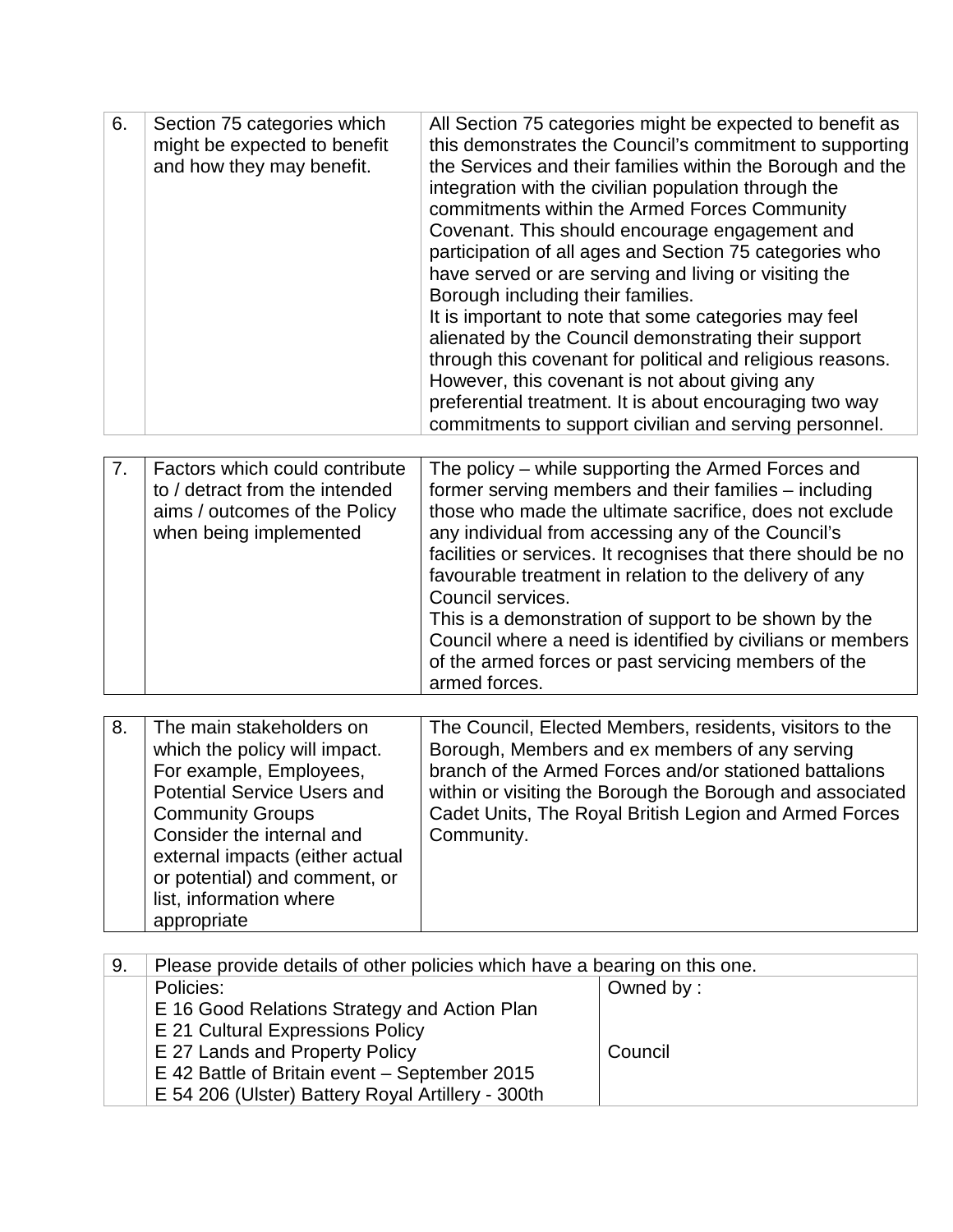|     | Anniversary and 25th Anniversary of Conferral of<br>Freedom of the Borough |                                                                                                                                                                                                                  |  |
|-----|----------------------------------------------------------------------------|------------------------------------------------------------------------------------------------------------------------------------------------------------------------------------------------------------------|--|
| 10. |                                                                            | Available evidence (quantitative and qualitative) considered as important to encourage                                                                                                                           |  |
|     | completion in relation to:                                                 |                                                                                                                                                                                                                  |  |
|     | <b>Religious Belief</b>                                                    | Borough profile where data is available for the Ards and North                                                                                                                                                   |  |
|     | <b>Political Opinion</b>                                                   | Down Borough Council.                                                                                                                                                                                            |  |
|     | <b>Racial Group</b>                                                        | Demographics of visitors, residents and business owners are                                                                                                                                                      |  |
|     | Age                                                                        | predominant Protestant and Unionist. However there are areas                                                                                                                                                     |  |
|     | <b>Marital Status</b>                                                      | of the Borough that are predominantely Nationalist and Roman                                                                                                                                                     |  |
|     | Sexual orientation                                                         | Catholic.<br>The Armed Forces endeavor to recruit to reflect the population,<br>although a chill factor remains in certain communities across the<br>province. They recruit to be as inclusive of all Section 75 |  |
|     | Men & Women                                                                |                                                                                                                                                                                                                  |  |
|     | generally                                                                  |                                                                                                                                                                                                                  |  |
|     | <b>Disability</b>                                                          |                                                                                                                                                                                                                  |  |
|     | Dependents                                                                 | categories as possible.                                                                                                                                                                                          |  |
|     |                                                                            | No individual is identified as a member of the local community or<br>in relation to their personal dimensions.                                                                                                   |  |
|     |                                                                            | The Borough does have a number of bases for stationed                                                                                                                                                            |  |
|     |                                                                            | services and reserve forces as well as a number and range of                                                                                                                                                     |  |
|     |                                                                            | cadet units.                                                                                                                                                                                                     |  |
|     |                                                                            | The cadets are aged from 12 to 18 years of age.                                                                                                                                                                  |  |
|     |                                                                            | The Covenant will consider the needs of all to whom the                                                                                                                                                          |  |
|     |                                                                            | covenant applies and where a reasonable adjustment is                                                                                                                                                            |  |
|     |                                                                            | required to accommodate a disability this will be made within the<br>Councils current policies and procedures.                                                                                                   |  |

| 11. | Based on data previously provided what are the needs, experiences and priorities for each |                                                                                                                                                                                                                                                                   |  |
|-----|-------------------------------------------------------------------------------------------|-------------------------------------------------------------------------------------------------------------------------------------------------------------------------------------------------------------------------------------------------------------------|--|
|     | of the following categories, in relation to this policy/decision?                         |                                                                                                                                                                                                                                                                   |  |
|     | <b>Religious Belief</b>                                                                   | The Armed Forces Community Covenant is to support the                                                                                                                                                                                                             |  |
|     | <b>Political Opinion</b>                                                                  | Armed Forces in the Borough and work in partnership with the                                                                                                                                                                                                      |  |
|     | <b>Racial Group</b>                                                                       | civilian population.<br>The armed forces recruit to be as inclusive of all Section 75<br>categories as possible and make reasonable adjustments where<br>possible for individuals with a disability.<br>To identify and record where the Council has been able to |  |
|     | Age                                                                                       |                                                                                                                                                                                                                                                                   |  |
|     | <b>Marital Status</b>                                                                     |                                                                                                                                                                                                                                                                   |  |
|     | Sexual orientation                                                                        |                                                                                                                                                                                                                                                                   |  |
|     | Men & Women                                                                               |                                                                                                                                                                                                                                                                   |  |
|     | generally                                                                                 | demonstrate or been asked to support the principles of the                                                                                                                                                                                                        |  |
|     | <b>Disability</b>                                                                         | covenant both for the Armed Forces and for the civilian                                                                                                                                                                                                           |  |
|     | Dependents                                                                                | population.                                                                                                                                                                                                                                                       |  |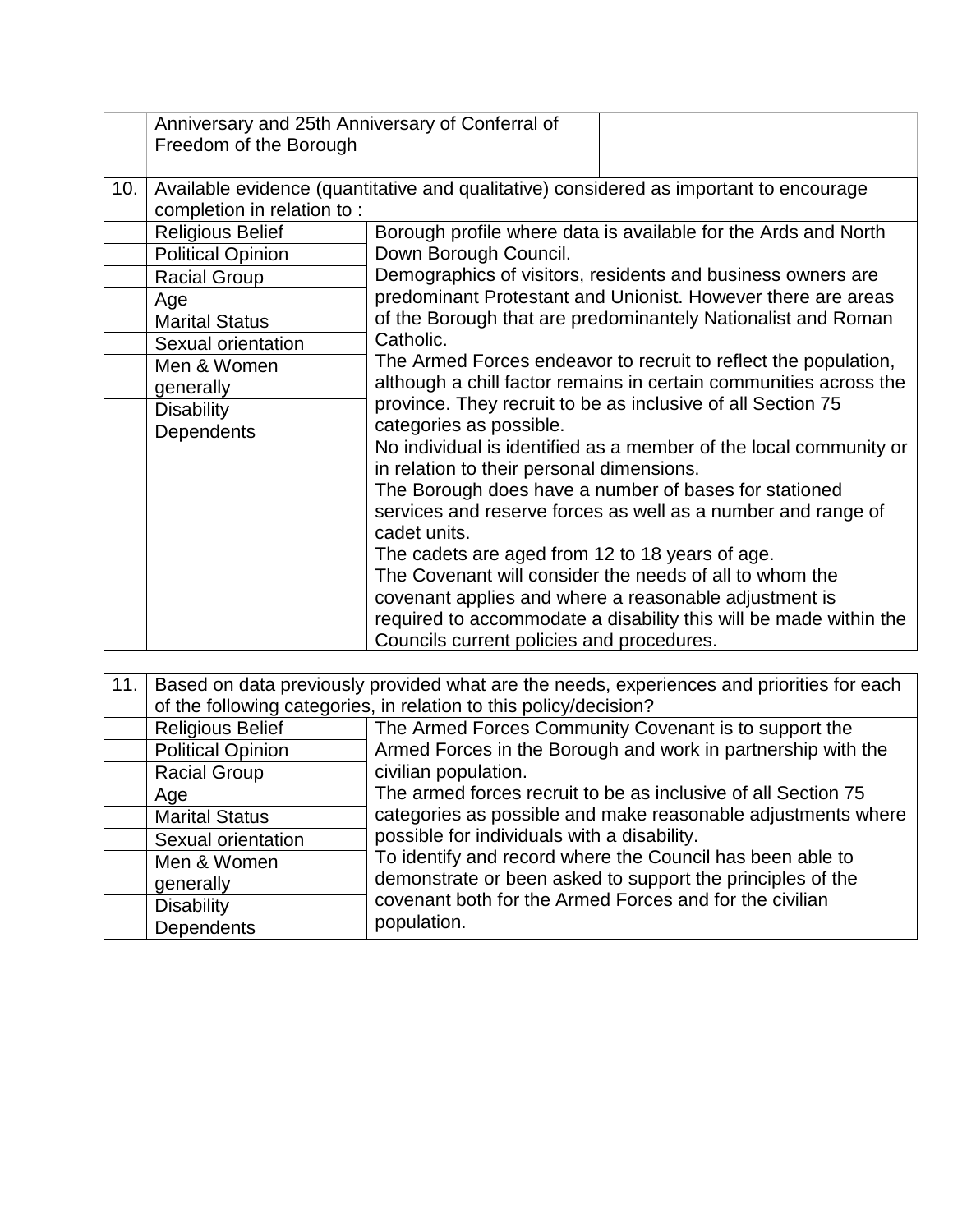## **Does this Policy require an Equality Impact Assessment?**

| 1. | What is the likely impact on equality of opportunity for each of the Section 75 categories? |                                          |                          |
|----|---------------------------------------------------------------------------------------------|------------------------------------------|--------------------------|
|    |                                                                                             | Detail of Impact                         | Level of Impact          |
|    |                                                                                             |                                          | Minor/Major/None         |
|    | <b>Religious Belief</b>                                                                     | The Council is aware that some of the    | Minor                    |
|    | <b>Political Opinion</b>                                                                    | resident and visiting population may     |                          |
|    | <b>Racial Group</b>                                                                         | considerate it inappropriate for the     | This policy is not about |
|    | Age                                                                                         | Council to demonstrate their             | preferential treatment.  |
|    | <b>Marital Status</b>                                                                       | commitment to the covenant. However,     |                          |
|    | Sexual orientation                                                                          | the Council does support other groups    |                          |
|    | Men & Women                                                                                 | and individuals in a range of ways and   |                          |
|    | generally                                                                                   | any requests to fulfil the principles of |                          |
|    | <b>Disability</b>                                                                           | the covenant will be recorded and all    |                          |
|    | <b>Dependents</b>                                                                           | records retained of requested actions,   |                          |
|    |                                                                                             | actions taken and associated costs.      |                          |

| 2. | Are there opportunities to better promote equality of opportunity for people within the<br>Section 75 equality categories? |                                                                                                                                                   |                          |
|----|----------------------------------------------------------------------------------------------------------------------------|---------------------------------------------------------------------------------------------------------------------------------------------------|--------------------------|
|    |                                                                                                                            | If "Yes", provide details                                                                                                                         | If "No", provide details |
|    | <b>Religious Belief</b>                                                                                                    | No, as the Council does ensure it delivers all services<br>within the commitments of the Council's Equality Scheme<br>and Disability Action Plan. |                          |
|    | <b>Political Opinion</b>                                                                                                   |                                                                                                                                                   |                          |
|    | <b>Racial Group</b>                                                                                                        |                                                                                                                                                   |                          |
|    | Age                                                                                                                        |                                                                                                                                                   |                          |
|    | <b>Marital Status</b>                                                                                                      |                                                                                                                                                   |                          |
|    | Sexual orientation                                                                                                         |                                                                                                                                                   |                          |
|    | Men & Women generally                                                                                                      |                                                                                                                                                   |                          |
|    | <b>Disability</b>                                                                                                          |                                                                                                                                                   |                          |
|    | <b>Dependents</b>                                                                                                          |                                                                                                                                                   |                          |

| 3.<br>To what extent is the Policy likely to impact on Good Relations between people of different<br>religious belief, political opinion or racial group? |                         |                                                                                                                                                                              |                  |
|-----------------------------------------------------------------------------------------------------------------------------------------------------------|-------------------------|------------------------------------------------------------------------------------------------------------------------------------------------------------------------------|------------------|
|                                                                                                                                                           |                         | Details of Impact<br>Level of Impact                                                                                                                                         |                  |
|                                                                                                                                                           |                         |                                                                                                                                                                              | Minor/Major/None |
|                                                                                                                                                           | <b>Religious Belief</b> | This should improve Good Relations with the majority of                                                                                                                      |                  |
| <b>Political Opinion</b>                                                                                                                                  |                         | the Council's population by providing clarity to what the                                                                                                                    |                  |
|                                                                                                                                                           | <b>Racial Group</b>     | covenant means. It should not impinge on the current<br>good relations across the Council.<br>It must be confirmed that the covenant is not about<br>preferential treatment. |                  |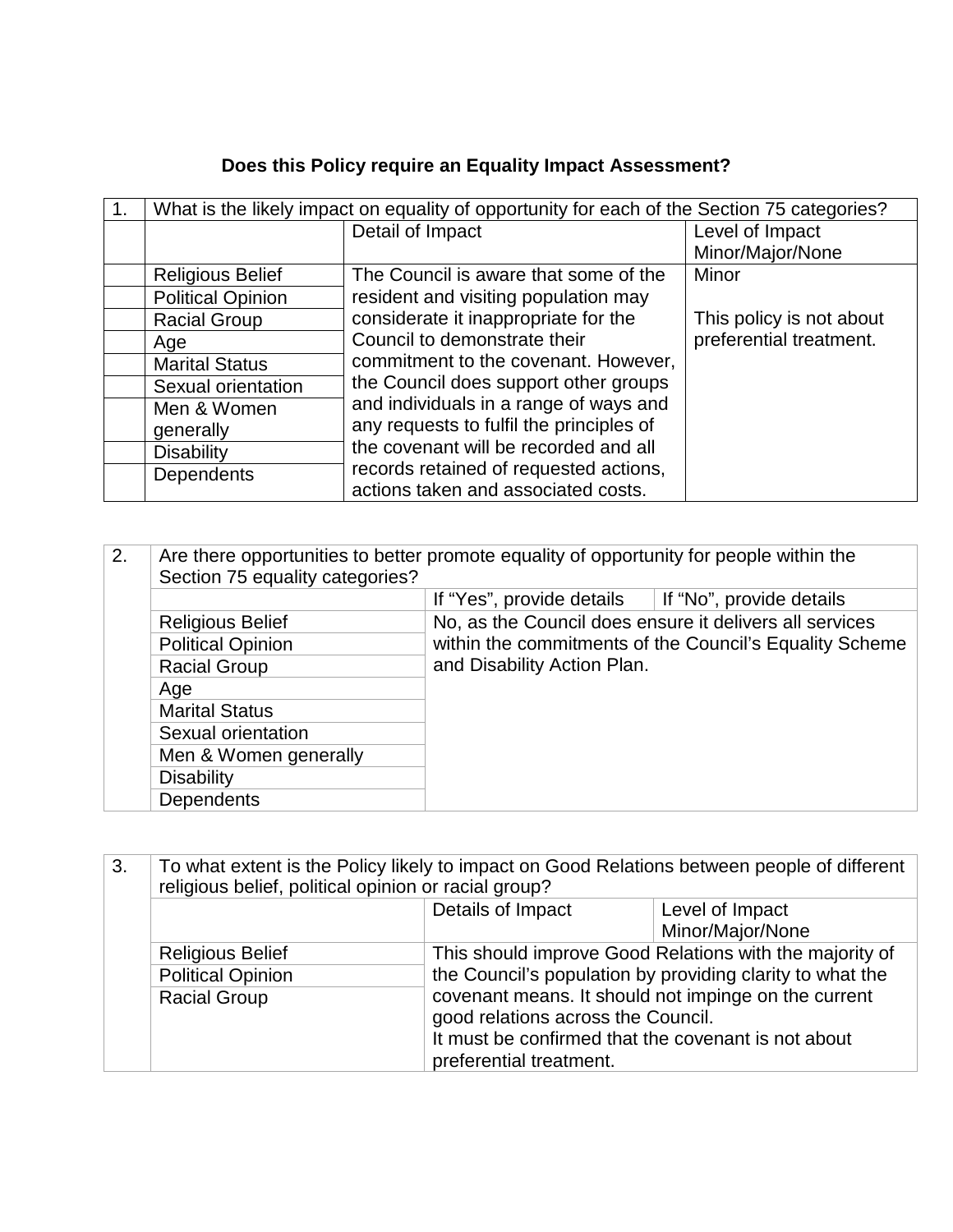| -4.                                                                                                                                                               | Are there opportunities to better promote Good Relations between people of different<br>religious belief, political opinion or racial group? |  |  |
|-------------------------------------------------------------------------------------------------------------------------------------------------------------------|----------------------------------------------------------------------------------------------------------------------------------------------|--|--|
|                                                                                                                                                                   | If "Yes" provide details<br>If "No" provide details                                                                                          |  |  |
| No – positive explanations of the Commitments within the<br><b>Religious Belief</b><br>Charter will be promoted to ensure there is no<br><b>Political Opinion</b> |                                                                                                                                              |  |  |
|                                                                                                                                                                   |                                                                                                                                              |  |  |
|                                                                                                                                                                   | misunderstanding<br><b>Racial Group</b>                                                                                                      |  |  |

### **Additional Considerations**

| Multiple Identity<br>Considerations                                                                                                                                        | Details of Impact or potential impact (Positive/Negative)                                                                                                                                                                              |
|----------------------------------------------------------------------------------------------------------------------------------------------------------------------------|----------------------------------------------------------------------------------------------------------------------------------------------------------------------------------------------------------------------------------------|
| Are there any potential impacts<br>of the policy decision on<br>people with multiple identities?<br>(e.g. disabled minority ethnic<br>persons)                             | This policy is applicable to the residents of the Borough<br>and therefore is applicable to a broad range of multiple<br>identities across the Borough that will reflect the<br>population of the civilian and servicing armed forces. |
| Where appropriate provide<br>details of data on the impact of<br>the policy on people with<br>multiple identities.<br>Specify relevant Section 75<br>categories concerned. |                                                                                                                                                                                                                                        |

| Does this proposed policy<br>provide an opportunity to:                                                                           | Yes / No | Explain your reasoning:                                                                                                                                                                                                                                                                                                                          |
|-----------------------------------------------------------------------------------------------------------------------------------|----------|--------------------------------------------------------------------------------------------------------------------------------------------------------------------------------------------------------------------------------------------------------------------------------------------------------------------------------------------------|
| better promote positive<br>attitudes towards disabled<br>people<br>increase participation by<br>disabled people in public<br>life | Yes      | This Covenant will ensure any individual<br>who has a disability or is a carer will have<br>access in an equitable manner to the<br>covenant and the information that is<br>relevant.<br>The Covenant along with Council's<br>Equality and Disability commitments will<br>ensure inclusion and encouragement to<br>participate where appropriate |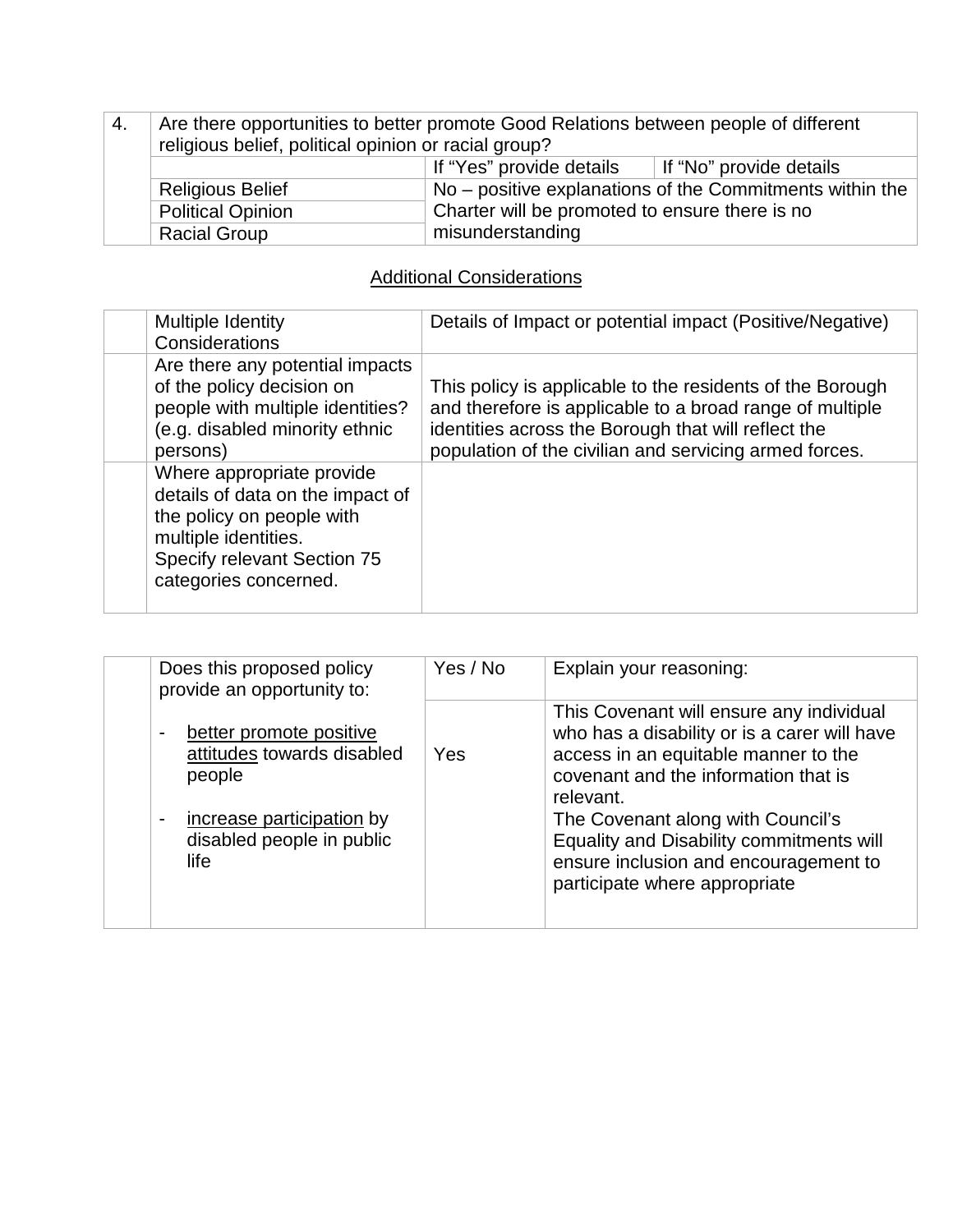#### Monitoring Arrangements

Section 75 places a requirement on the Council to have equality monitoring arrangements in place in order to assess the impact of policies and services, help identify barriers to fair participation and to better promote equality of opportunity.

| Outline what data you could<br>collect in the future in order to<br>monitor the impact of this<br>policy / decision on equality,<br>good relations and disability<br>duties | Actions, requests and take up for opportunities to engage<br>and deliver on the Armed Forces Covenant |
|-----------------------------------------------------------------------------------------------------------------------------------------------------------------------------|-------------------------------------------------------------------------------------------------------|
|-----------------------------------------------------------------------------------------------------------------------------------------------------------------------------|-------------------------------------------------------------------------------------------------------|

#### Consideration of Human Rights

The Human Rights Action 1998 brings the European Convention on Human Rights (ECHR) into UK and, therefore, Northern Ireland. Indicate below any potential *adverse impacts* that the policy / decision may have in relation to human rights issues

| Right to Life                                                            | Article 2               |  |
|--------------------------------------------------------------------------|-------------------------|--|
| Prohibition to torture, inhuman or degrading<br>treatment                | Article 3               |  |
| Prohibition of slavery and forced labour                                 | Article 4               |  |
| <b>Right to Liberty and Security</b>                                     | Article 5               |  |
| Right to a Fair and Public Trial                                         | Article 6               |  |
| Right to no punishment without due legal<br>process                      | Article 7               |  |
| Right to respect for private and family<br>life, home and correspondence | Article 8               |  |
| Right to freedom of thought, conscience and<br>religion                  | Article 9               |  |
| Right to freedom of Expression                                           | Article 10              |  |
| Right to freedom of peaceful assembly and<br>association                 | Article 11              |  |
| Right to marry and found a family                                        | Article 12              |  |
| The prohibition on discrimination                                        | Article 14              |  |
| Protection of property and enjoyment of<br>possessions                   | Protocol 1<br>Article 1 |  |
| Right to education                                                       | Protocol 1<br>Article 2 |  |
| Right to free and secret election                                        | Protocol 1<br>Article 3 |  |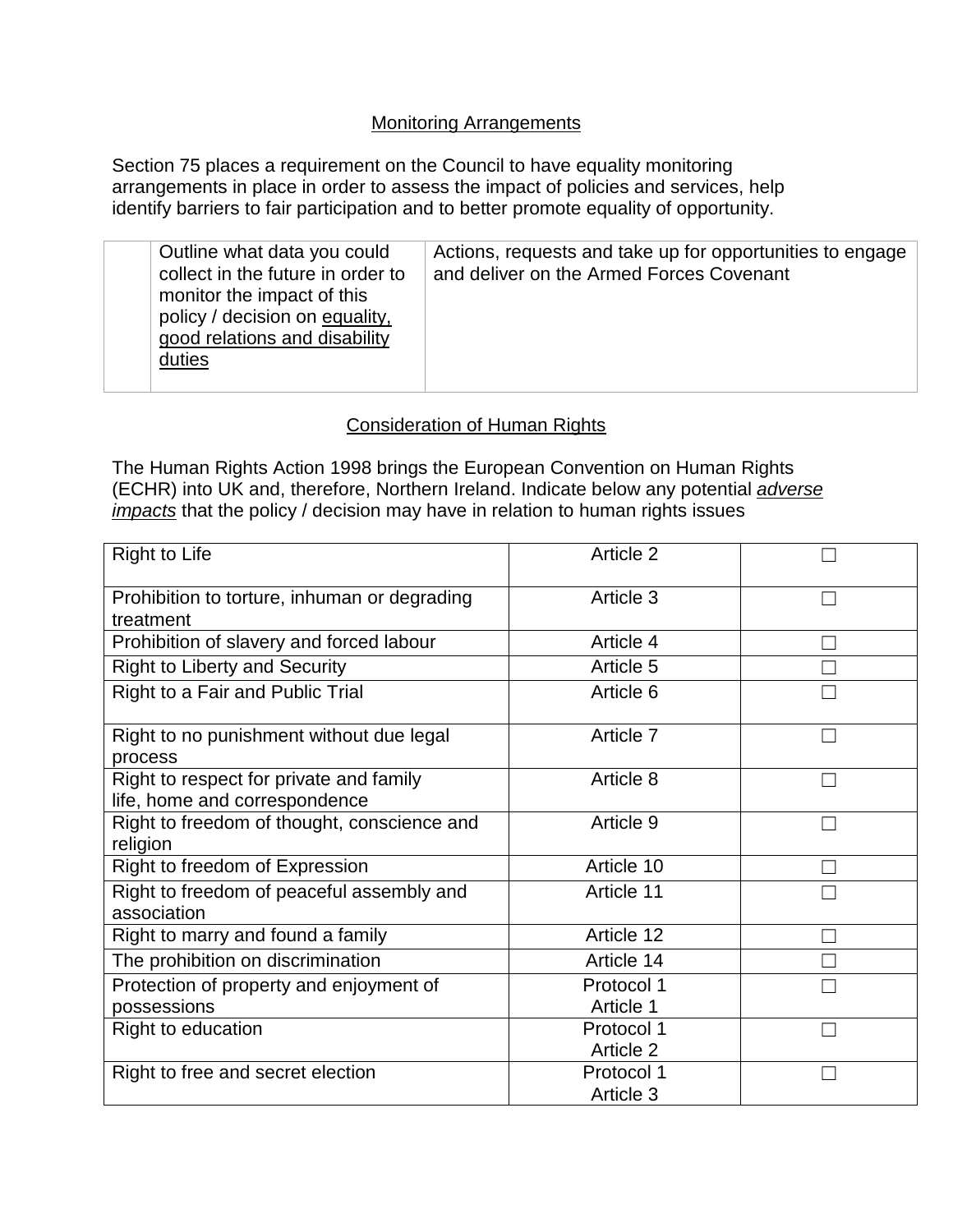| Please explain any adverse<br>impacts on human rights that<br>you have identified?                         |  |
|------------------------------------------------------------------------------------------------------------|--|
| Please indicate any ways in<br>which you consider the policy<br>positively promotes Human<br><b>Rights</b> |  |

I can confirm that the proposed policy / decision have been screened for:-

| Equality of opportunity and good relations |
|--------------------------------------------|
| Disabilities duties; and                   |
| Human rights issues                        |

On the basis of the answers to the screening questions, I recommend that this policy / decision is:-

|              | Screened Out - No EQIA necessary (no impacts)                                                                                                                                                       |
|--------------|-----------------------------------------------------------------------------------------------------------------------------------------------------------------------------------------------------|
| $\mathsf{x}$ | Screened Out – Mitigating Actions (minor impacts)                                                                                                                                                   |
|              | Screened In - Necessary to conduct a full EQIA                                                                                                                                                      |
|              | Please detail actions to be taken:<br>To ensure that positive promotion of the aims of the Armed Forces<br>Covenant are delivered to ensure no preferential treatment is expected nor<br>delivered. |

Screening assessment completed by:-

Name: Amanda Martin Title: Head of Administration Date: 7 December 2015 Signature:

Director/Head of Service decision approved by:

Name: Stephen Reid Title: Chief Executive Date: 7 December 2015 Signature: